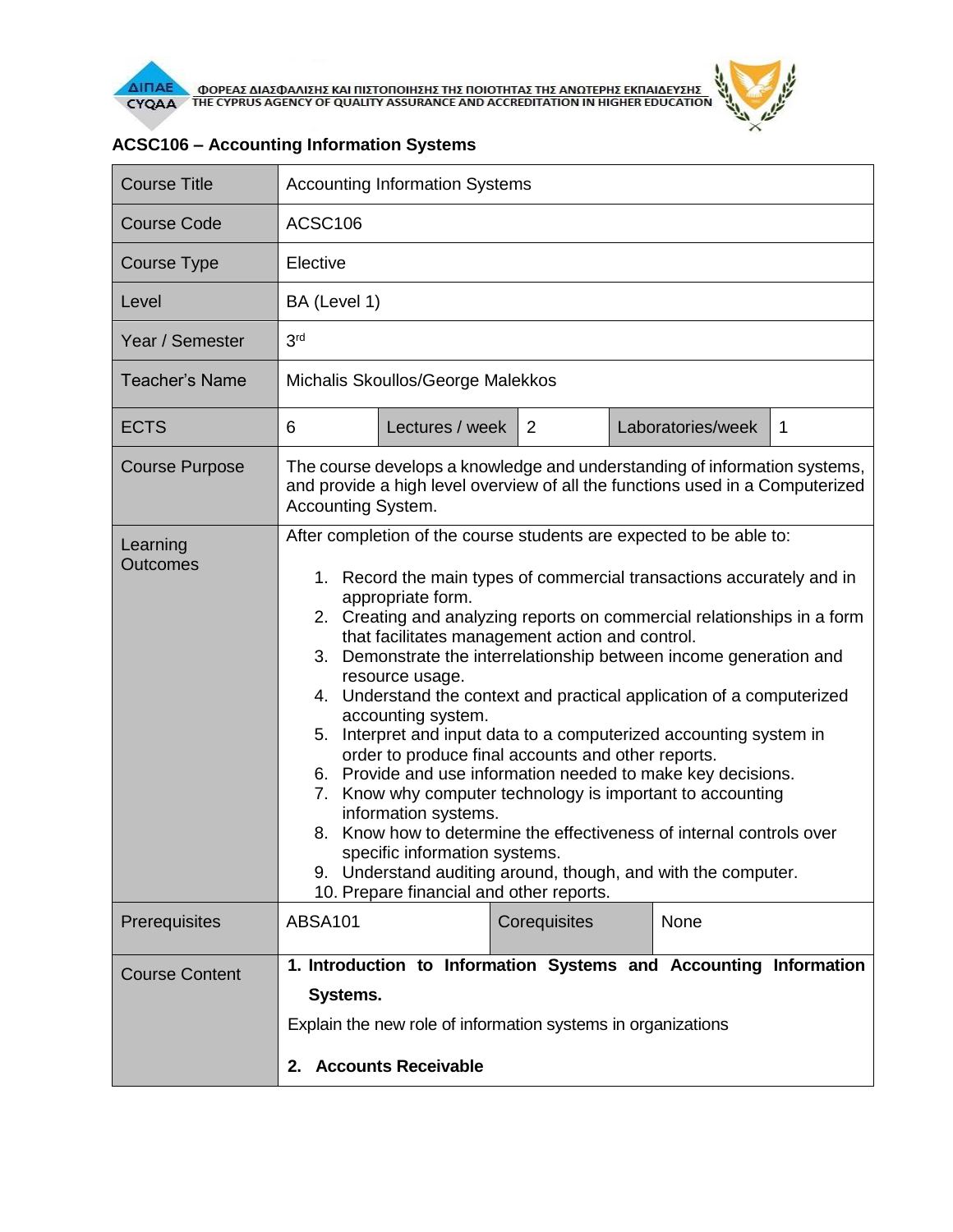

| ΔΙΠΑΕ<br>ΦΟΡΕΑΣ ΔΙΑΣΦΑΛΙΣΗΣ ΚΑΙ ΠΙΣΤΟΠΟΙΗΣΗΣ ΤΗΣ ΠΟΙΟΤΗΤΑΣ ΤΗΣ ΑΝΩΤΕΡΗΣ ΕΚΠΑΙΔΕΥΣΗΣ<br><b>JS AGENCY OF QUALITY ASSURANCE AND ACCREDITATION</b><br>CYQAA |                                                                                                                                               |  |  |  |  |
|---------------------------------------------------------------------------------------------------------------------------------------------------------|-----------------------------------------------------------------------------------------------------------------------------------------------|--|--|--|--|
|                                                                                                                                                         | Create and modify customers                                                                                                                   |  |  |  |  |
|                                                                                                                                                         | Create sales invoices and sales returns                                                                                                       |  |  |  |  |
|                                                                                                                                                         | Issue customer receipt and print statement of account                                                                                         |  |  |  |  |
|                                                                                                                                                         | <b>3.Accounts Payable</b>                                                                                                                     |  |  |  |  |
|                                                                                                                                                         | Create and modify suppliers<br>Create purchase invoices and purchase returns                                                                  |  |  |  |  |
|                                                                                                                                                         |                                                                                                                                               |  |  |  |  |
|                                                                                                                                                         | Issue supplier payment and print statement of account                                                                                         |  |  |  |  |
|                                                                                                                                                         | <b>4. Assets and Expenses</b>                                                                                                                 |  |  |  |  |
|                                                                                                                                                         | Create purchase invoice (assets/expenses)                                                                                                     |  |  |  |  |
|                                                                                                                                                         | Create an auto expense and expense payment                                                                                                    |  |  |  |  |
|                                                                                                                                                         | 5. Banks and bank reconciliation                                                                                                              |  |  |  |  |
|                                                                                                                                                         | Create bank accounts                                                                                                                          |  |  |  |  |
|                                                                                                                                                         | Deposits and transfers between bank accounts                                                                                                  |  |  |  |  |
|                                                                                                                                                         | Procedure of bank reconciliation and bank reconciliation reports                                                                              |  |  |  |  |
|                                                                                                                                                         | <b>6. Record business transactions - Transaction List</b>                                                                                     |  |  |  |  |
|                                                                                                                                                         | Issue journal entries                                                                                                                         |  |  |  |  |
|                                                                                                                                                         | Find, modify or delete transactions                                                                                                           |  |  |  |  |
|                                                                                                                                                         | <b>Check deleted transactions, Transaction Audit Trail</b>                                                                                    |  |  |  |  |
|                                                                                                                                                         | <b>7. Financial and VAT reports</b>                                                                                                           |  |  |  |  |
|                                                                                                                                                         | 8. Inventory Control                                                                                                                          |  |  |  |  |
|                                                                                                                                                         | 9. Prepare financial reports                                                                                                                  |  |  |  |  |
|                                                                                                                                                         | Management reports on profitability of products                                                                                               |  |  |  |  |
|                                                                                                                                                         | Management reports on expenses & ratios                                                                                                       |  |  |  |  |
| Teaching<br>Methodology                                                                                                                                 | The course is delivered to the students by means of lecturers, conducted<br>with the help of computer presentations and the use of the board. |  |  |  |  |
|                                                                                                                                                         | The course also involves tutorials on how to solve certain illustrations on<br>how to tackle problems in a software such as Powersoft.        |  |  |  |  |